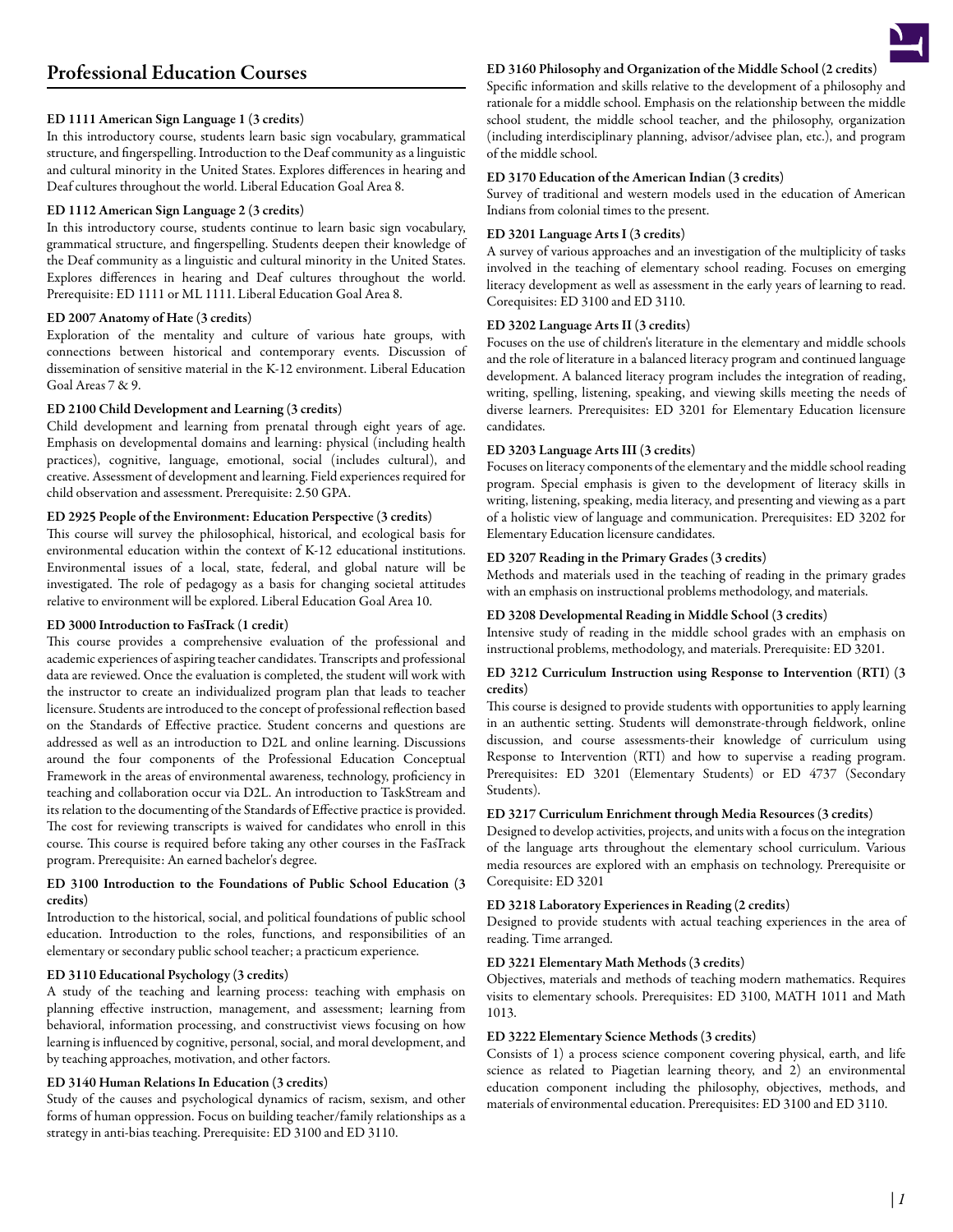#### ED 3240 Social Studies in the Elementary School (3 credits)

Objectives, strategies, and materials related to teaching social studies in the elementary school. Prerequisites: ED 3110, and ED 3140.

## ED 3257 Introduction to Environmental Education and Interpretation (3 credits)

Objectives, program ideas, methods, and materials of outdoor education. General and specific techniques of implementing a program of environmental education and interpretation. Might not be offered every year.

## ED 3258 Environmental Interpretation (3 credits)

Introduces the student to the profession of interpretation. Students gain an understanding of the principles of interpretation and their application in interpretative services in a wide variety of setting including museums, zoological gardens, industrial sites, and parks. Might not be offered every year.

## ED 3301 Creative Expressions (3 credits)

Designed to help pre-service teacher education majors learn how to integrate literature, art, drama, dance/movement, and music throughout the curriculum by providing a basic arts knowledge base, clear reasons for integration, and specific arts integration principles. Emphasis is on teaching with, about, in, and through the arts. Prerequisites: ED 3100 and ED 3110.

## ED 3302 Creative Process Foundations: Patterns (3 credits)

A comprehensive and holistic approach to arts education designed to provide pre-service teachers with a set of tools and strategies to teach the arts and incorporate them with other core disciplines. It provides the tools and resources to prepare teachers and students to create knowledge--emphasis on "create".

## ED 3305 Literature Based Differentiated Instruction (3 credits)

This course emphasizes theory and practice in understanding, diagnosing and correcting problems in reading through differentiated literature-based instruction. Sims strategies as well instructional differentiated instruction will be introduced and implemented in a 20-hour clinical experience. (3 credits) Prerequisites: ED 3201 (Elementary Students) or ED 4737 (Secondary Students).

## ED 3350 Pedagogy: Planning for Instruction (3 credits)

Introduction to the elements of designing effective instruction: learners, goals and objectives, teaching strategies, instructional technologies, and assessment, with special attention to the learners. Concepts from educational psychology and human relations are applied to the development of appropriate educational materials for diverse learners. Prerequisites: ED 3100 and ED 3110.

#### ED 3410 Secondary Science Methods (4 credits)

Introduces strategies and materials for teaching science grades 5-12. Discusses the teaching of science through a hands-on, inquiry-oriented methodology, and includes laboratory activities, class discussions, and modification of materials to address current Minnesota state standards. A field experience is required in an appropriate grade level with public school students. Prerequisite: Senior status or consent of instructor.

## ED 3417 Teaching and Learning in the Middle School (3 credits)

Course provides comprehensive preparation for teaching in the middle school. Topics of study include young adolescent development, the family's impact on the middle school learner; middle school philosophy and content, instruction, and assessment at the middle school level. Study is given to the impact of technology on middle school teaching and learning. Course is project-focused, meaning content is organized around projects completed by students individually and in teams. Field experience is required.

## ED 3440 Mathematics Methods in the Secondary School (4 credits)

NCTM Standards, lesson planning, Minnesota Frameworks, Graduation Rule, objectives, methods, and materials. Prerequisites: ED 3110 or consent of instructor.

### ED 3480 Methods of Teaching Industrial Technology, Vocational Education (2 credits)

Approaches to teaching industrial technology education including philosophy, innovative approaches, classroom and laboratory strategies and methodology. Includes program visitation, evaluation and micro-teaching. Prerequisites: IT 3850, IT junior or senior status, and ED 3110.

#### ED 3500 Young Children with Special Needs (3 credits)

Introduction to teaching young children with special needs. Includes discussion of important aspects of education for young children in special education and mainstreamed settings. Students interrelate experiences working with young children with special needs to developing an educational philosophy. Prerequisite: ED 3110 or consent of instructor.

#### ED 3508 Parent/Professional Teams in Early Childhood (3 credits)

Emphasizes cooperative and coordinated educational programming with parents of normally and atypically developing infants, toddlers, and preschool age children. Models of early intervention and parent-teacher educational programs are presented and adapted for use with parents. First is interagency staffing patterns and cooperation among agencies and second is geographic, economic and social factors and related problems. Prerequisite: ED 3670 or ED 3500.

#### ED 3580 Teaching of Middle and Secondary School Social Studies (4 credits) Objectives, activities, methods, and materials in teaching social studies in grades

5-12. Additional laboratory time is required. Prerequisite: ED 3110.

## ED 3601 Assistive Technology (3 credits)

An overview of assistive technology for use by individuals with disabilities will be covered. Five types of devices will be examined and their uses discussed. They include environmental control devices simple augmentative communication devices; switches, modules, and mounting systems; computer adapted input devices; and special needs software. This course provides a format via e-mail for discussion regarding application and analysis of assistive technology devices. In addition, students will synthesize and evaluate information on disabilities and assistive technology devices found on the Internet.

## ED 3608 Mathematics for Learners with Special Needs (2 credits)

Study of the problems that students who have learning difficulties exhibit in mathematics. Diagnostic, remedial, and instructional activities are developed. Requires an approved elementary (K-4) clinical experience. Prerequisites: ED 3221 and SPED 3600.

#### ED 3670 Foundations of Early Childhood Education (3 credits)

Social, psychological, historical, and educational foundations of kindergarten and prekindergarten programming are explored. Emphasis is placed on efforts of modern programs to adapt curriculum and instruction to the developmental levels and experience backgrounds of young children. Content will be geared toward teaching at the kindergarten and prekindergarten levels. Requires visitations at level of professional interest.

#### ED 3677 Relations and Management in Early Childhood Education (3 credits)

Study and development of skills in relations with young children, parents, and co-workers. Guidance and group management techniques are addressed for working effectively with prekindergarten and young school aged children. Experience in prekindergarten or kindergarten settings is a part of the class.

#### ED 3715 Learning Experiences for Infants and Toddlers (4 credits)

Students study and build skills in relation to developmentally appropriate and nurturing communication techniques, relationships, environments, and learning activities for infants and toddlers. Collaborative and culturally responsive relationships with families and co-workers are emphasized. Fifteen-hour field experience is required. (Might not be offered every year.)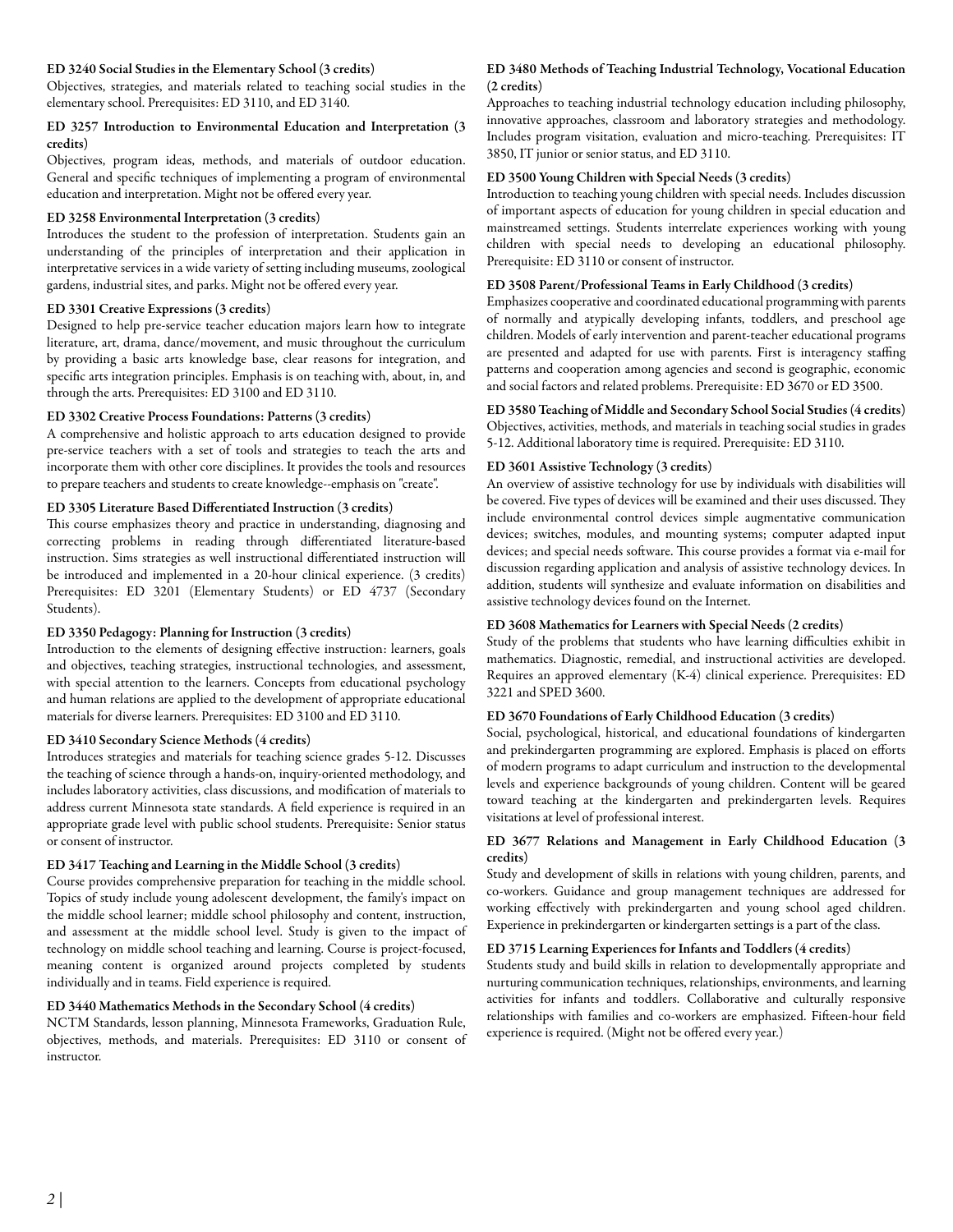## ED 3780 Adaptation and Management: Designing the Learning Environment (3 credits)

Focuses on designing and managing the learning environment to meet needs for growth in all learners in affective, cognitive, psychomotor, and social domains. Theories of individual behavior, divserse learners, group dynamics, communication, behavioral interventions, and classroom management presented and applied in simulations. Research on related topics is undertaken. Prerequisites: ED 3100, ED 3110, ED 3140, and ED 3350.

## ED 4605 Infant and Toddler Student Teaching (5 credits)

Students integrate theory and practice through working as a member of a teaching team with placement in an infant and/or toddler classroom. Students complete portfolio-based student teaching experience, focusing on selected INTASC and BOT indicators. Weekly seminars. 3 hours of lab per week per credit. Prerequisite or Corequisite: ED 3715.

#### ED 4700 Developmentally Appropriate Preprimary Education (3 credits)

Course studies developmentally appropriate curriculum and methods for young learners. The use of learning centers, thematic instruction, culturally sensitive teaching techniques, emergent literacy and numeracy, and constructivist educational theory are explored. This is the culminating seminar in early childhood programs and includes a practicum in prekindergarten or kindergarten classroom. Prerequisite: ED 3670.

## ED 4737 Content Area Reading (3 credits)

Intensive study of content area reading issues. Assessment techniques and instructional strategies appropriate for grades four through twelve. Literacy requirements addressed include application competencies that take into account classroom experiences related to various disciplines. Prerequisites: ED 3100 and ED 3110.

## ED 4740 Methods of Using Instructional Technology (3 credits)

Fundamentals of theory and practice in using instructional technology in teaching. Explores current and future methods of teaching with technology. Assists teachers and prospective teachers in utilizing various instructional technologies in their teaching.

#### ED 4747 Curriculum Development And Instructional Technology (4 credits) How to modify existing curriculum to incorporate instructional technology into the educational program. Focuses on curriculum development processes that link advanced multi-media technologies to the curriculum.

## ED 4750 Family, School, Community Relations (3 credits)

Course focuses on family involvement as essential in the successful education of the prekindergarten-12th grade learner. Study is given to family dynamics, trends in family-school relations, problems that inhibit parent involvement, and strategies for productive family involvement. Community and cultural considerations in family-school-community relations are examined. Pertinent field activities are required. Prerequisites: ED 3110, and ED 3140.

#### ED 4757 Philosophy and Methods of Parent Education (3 credits)

Historical, cultural, social, and psychological foundations in the philosophy of parent education are explored. Methods in the education of adults in the context of the family are studied. Models of parent/family education are examined. Visitations to early childhood family education programs are required. Prerequisites: ED 3500, ED 3670, and ED 3677.

ED 4758 Teaching the Learner at Risk: An Ecological Perspective (2 credits) The course explores family and school factors that put the learner at risk for academic and social failure. Strategies are developed for addressing these factors, including collaborative efforts within and outside of the classroom. Prerequisite or Corequisite: ED 3110 and ED 3140.

#### ED 4760 Vocal Music Consultant in the Elementary School (1 credit)

Music resources, films, records, song literature, and community resources; demonstration and observation lessons; workshops, staff relations, purchase and maintenance of materials and equipment.

## ED 4770 Organization and Administration of Environmental Education & Interpretation (2 credits)

The organization and administration of environmental education and interpretation experiences in varying lengths, and the acquisition, development, and maintenance of outdoor education facilities and programs. Prerequisite: ED 3257. Might not be offered every year.

#### ED 4777 Field Experiences in Environmental Education and Interpretation (3 credits)

An interdisciplinary field oriented course designed to provide the student with basic knowledge of the natural environment and its relationship to the total school curriculum. Each student will design and execute and environmental or outdoor education project related to their major field of study. Arrangements will be made to test out the activity on an appropriate group (e.g. school children, adults, etc.) Prerequisite: ED 3257. Might not be offered every year.

## ED 4799 The Professional Teacher (1 credit)

Students study the role of the student teacher in planning for full-time teaching. Reviews classroom procedures, organization, planning, and technologies, and covers student teacher and beginning teacher procedures, general background, introduction to the classroom, teaching strategies, language, thinking, evaluation, employment (including letters of application, resume writing, and interviews), and continued professional growth. The course must be taken the semester before student teaching. Note: Elementary majors must successfully complete all methods courses prior to student teaching; secondary majors must successfully complete all methods courses and 80 percent of their content courses prior to student teaching. Prerequisites: ED 3100, ED 3110, ED 3140, ED 3350, and ED 3780; ECE majors are exempt from ED 3350 and ED 3780.

#### ED 4811 Preprimary Student Teaching (3-10 credits)

Students integrate theory and practice through working as a member of a teaching team in a prekindergarten placement. Includes application of content and methods from ED 3670 and ED 3677, as well as documentation of attainment of BOT outcomes as specified in the syllabus. Prerequisites or Corequisites: ED 3670 and ED 3677.

## ED 4817 Practicum in Young Child and Family Setting (3 credits)

Students work in a child and family prekindergarten setting that may be in part home-based. Students assist cooperating teacher/home visitor in conduct of the program including such tasks as assessment, planning, activity implementation, parenting education, and evaluation of activity effectiveness. Requirements: Forty-five (45) clock hours of experience including weekly seminars, for each semester credit.

## ED 4818 Field Experience in Instructional Technology (4 credits)

Students teach the use of technology equipment and software in elementary or secondary school settings and complete companion reflection activities and projects. Prerequisites: ED 4740 and ED 4747.

#### ED 4820 Student Teaching - Elementary (1-12 credits)

Full-time teaching with guidance and supervision by University supervisors and assigned school personnel. Graded Satisfactory/Unsatisfactory only. Prerequisites: ED 3100, ED 3110, ED 3140, ED 3350, ED 3780, and ED 4799.

#### ED 4827 Primary Student Teaching (1-12 credits)

Students work as a member of a teaching team in a public school primary grade classroom. Students complete portfolio-based student teaching experience, focusing on selected INTASC, BOT, and Graduation Standards outcomes. Weekly seminars. University selected and approved classroom placement. Three contact hours per week per credit, including seminar. Taken at end of Early Childhood Licensure program.

#### ED 4830 Student Teaching - Secondary (1-12 credits)

Full-time teaching with guidance and supervision by University supervisors and assigned school personnel. Graded Satisfactory/Unsatisfactory only. Prerequisites: ED 3110 and ED 4799.